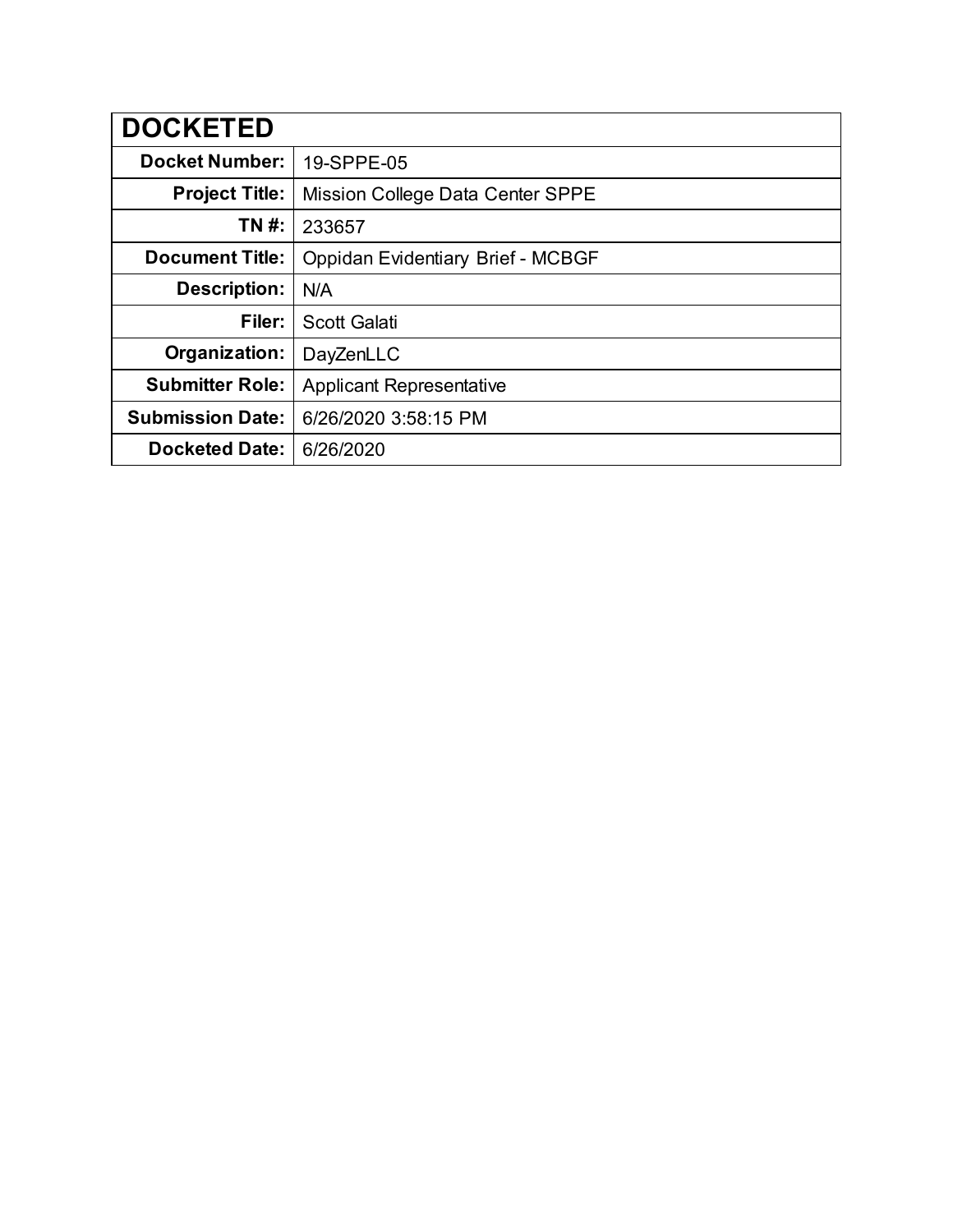Scott A. Galati **DAYZEN LLC** 1720 Park Place Drive Carmichael, CA 95608 (916) 441-6574

#### STATE OF CALIFORNIA

#### Energy Resources Conservation and Development Commission

| In the Matter of:                                                             | DOCKET NO: 19-SPPE-2      |
|-------------------------------------------------------------------------------|---------------------------|
| Application For Small Power Plant<br>Exemption for the <b>MISSION COLLEGE</b> | <b>OPPIDAN INVESTMENT</b> |
| <b>BACKUP GENERATING FACILITY</b>                                             | <b>COMPANY'S BRIEF</b>    |

The record in this proceeding is robust and conclusively supports the findings required by Public Resources Code Section 25541 for granting the Mission College Backup Generating Facility (MCBGF) a Small Power Plant Exemption (SPPE). This brief will focus on two issues before the Commission; the urgency that the Commission approve the SPPE, and Greenhouse Gas Emissions. All of the other issues raised by Mr. Sarvey have already been considered by the Commission in other cases. The evidence in this record contains unrebutted qualified expert opinion testimony and analysis. No additional input is necessary for the Committee to support its decision to rule, again, that Mr. Sarvey's arguments are not evidence and have no merit.

#### **TIMING OF THE DECISION**

As explained by Mr. Johnson at the evidentiary hearing<sup>1</sup> and reiterated in Oppidan's closing statement<sup>2</sup>, it is imperative that the Committee quickly prepare a Proposed Decision granting the MCBGF a SPPE. As the Commission is aware, the City of Santa Clara cannot issue permits to continue construction until the Commission has adopted a

 <sup>1</sup> 6/15/20 RT 53-54.

<sup>2</sup> 6/15/20 RT 115-116.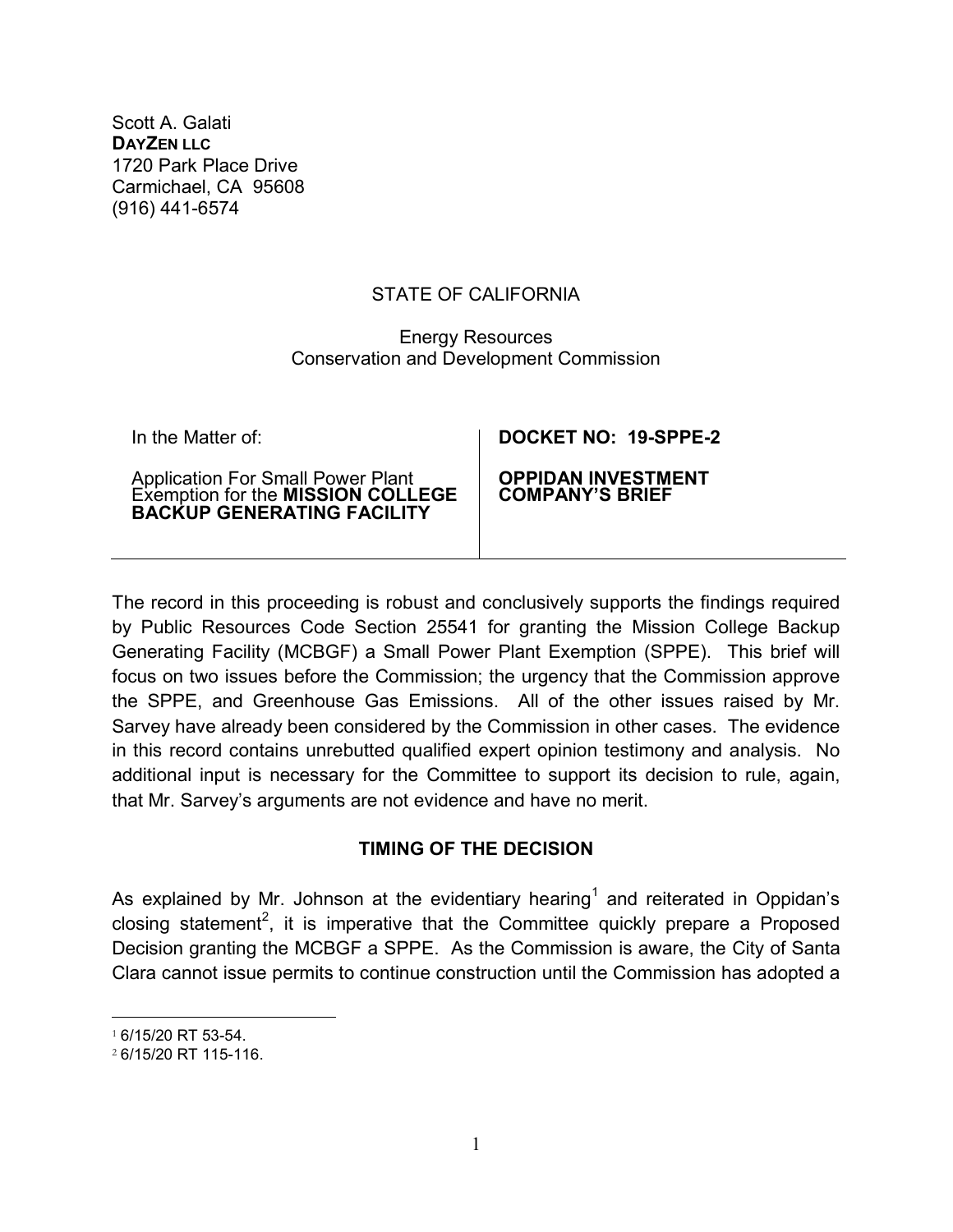Final Decision granting the SPPE and files a Notice of Determination pursuant to the California Environmental Quality Act (CEQA). The Committee should not let one person, who has been recycling the same arguments throughout each ongoing Application for SPPE before the Commission since 2018, be the sole cause for any further delay. During this time of economic crisis keeping workers working is critical.

As explained by Mr. Johnson at the evidentiary hearing, Oppidan was able to keep workers on-site doing demolition and grading work even during the COVID-19 mandatory shelter in place orders because construction workers for a data center have been deemed essential. There has been no public opposition to either MCBGF or the Mission College Data Center (MCDC) other than the Intervenor who does not represent any Santa Clara residents or organizations.

We plead that the Committee produce a Proposed Decision granting the SPPE so that it can be considered at the upcoming July 8, 2020 Business Meeting. If that milestone cannot be achieved, we plead that the Commission conduct a Special Business Meeting the week of July 13 through 17, 2020. That will allow the City of Santa Clara to consider the matter in July and issue permits for construction to continue. Otherwise, construction workers will not be able to work at the site. There is simply no reason such delay should continue.

# **LEGAL OVERVIEW**

# **GHG CEQA Framework**

Section 15064.4 of the CEQA Guidelines outlines the general obligation and framework for a CEQA lead agency to evaluate GHG emissions. Specifically, it provides:

- (a) A lead agency shall make a good-faith effort, based to the extent possible on scientific and factual data, to *describe, calculate or estimate the amount* of greenhouse gas emissions resulting from a project. A lead agency shall have discretion to determine, in the context of a particular project, whether to:
	- (1) Quantify greenhouse gas emissions resulting from a project; and/or
	- (2) Rely on a qualitative analysis or performance based standards.
- (b) In determining the significance of a project's greenhouse gas emissions, the lead agency should focus its analysis on the reasonably foreseeable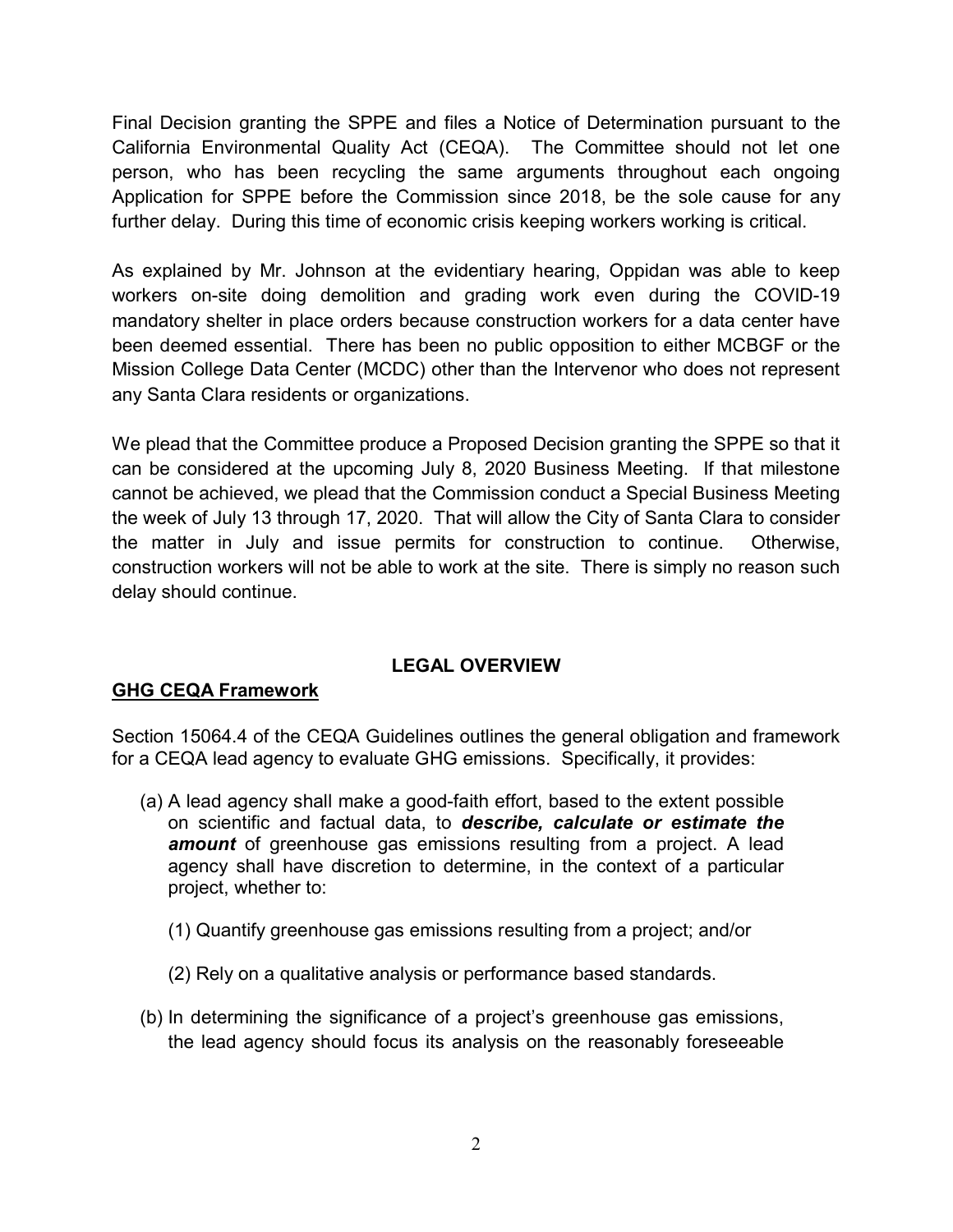incremental contribution of the project's emissions to the effects of climate change. A project's incremental contribution may be cumulatively considerable even if it appears relatively small compared to statewide, national or global emissions. The agency's analysis should consider a timeframe that is appropriate for the project. *The agency's analysis also must reasonably reflect evolving* scientific knowledge and *state regulatory schemes.* A lead agency should consider the following factors, among others, when determining the significance of impacts from greenhouse gas emissions on the environment:

- (1) The extent to which the project may increase or reduce greenhouse gas emissions as compared to the existing environmental setting;
- (2) Whether the project emissions exceed a threshold of significance that the lead agency determines applies to the project.
- (3) The extent to which the project complies with regulations or requirements adopted to implement a statewide, regional, or local plan for the reduction or mitigation of greenhouse gas emissions (see, e.g., section 15183.5(b)). Such requirements must be adopted by the relevant public agency through a public review process and must reduce or mitigate the project's incremental contribution of greenhouse gas emissions. If there is substantial evidence that the possible effects of a particular project are still cumulatively considerable notwithstanding compliance with the adopted regulations or requirements, an EIR must be prepared for the project. *In determining the significance of impacts, the lead agency may consider a project's consistency with the State's long-term climate goals or strategies, provided that substantial evidence supports the agency's analysis of how those goals or strategies address the project's incremental contribution to climate change and its conclusion that the project's incremental contribution is not cumulatively considerable. (Emphasis Added)*

The CEQA Guidelines generally address greenhouse gas emissions as a cumulative impact due to the global nature of climate change. (Public Resources Code, § 21083, subd. (b)(2).) As the California Supreme Court explained, "because of the global scale of climate change, any one project's contribution is unlikely to be significant by itself."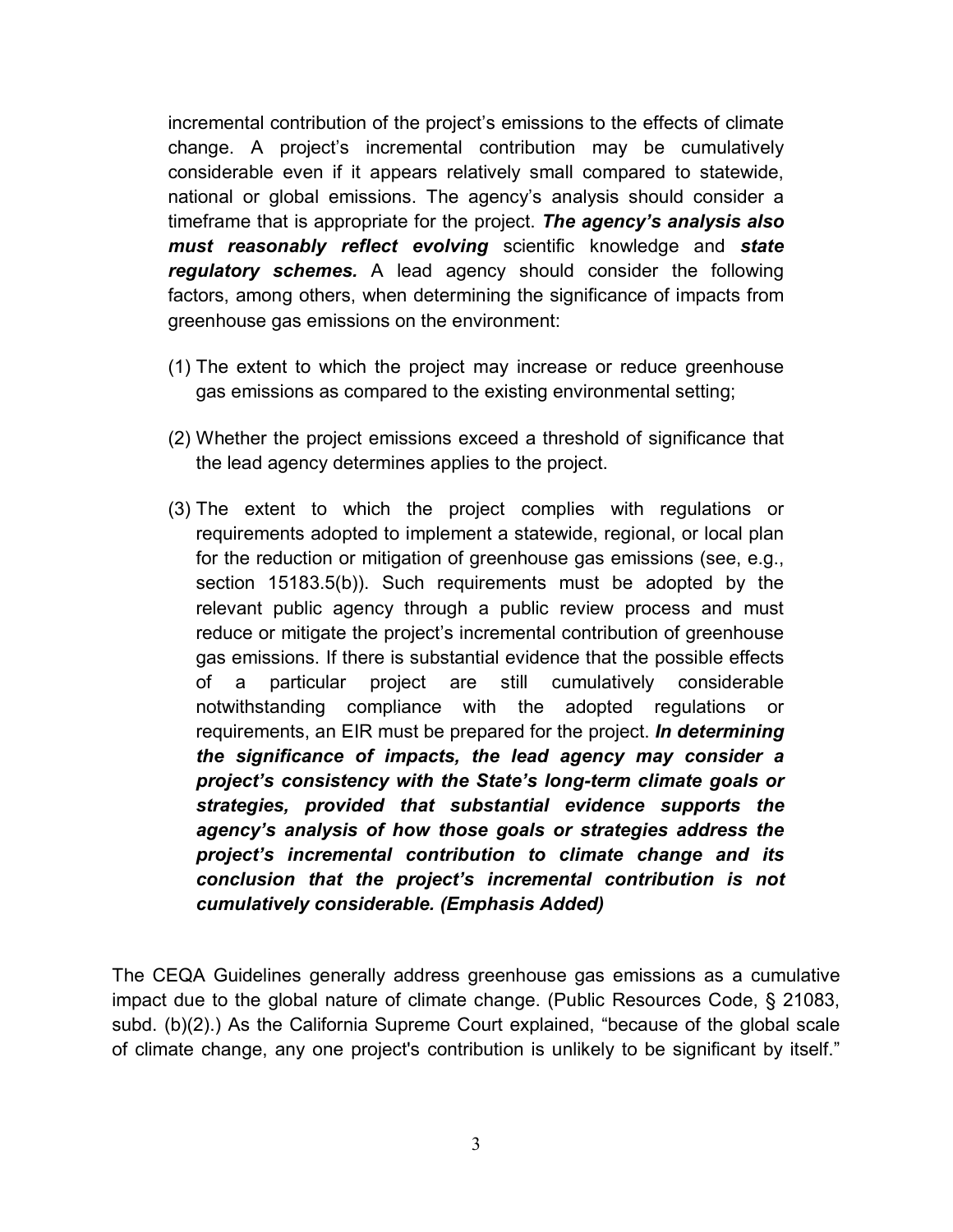(*Cleveland National Forest Foundation v. San Diego Assn. of Governments,* 3 Cal.5th 497 at 512.). Thus, "[t]he question therefore becomes whether the project's incremental addition of greenhouse gases is 'cumulatively considerable' in light of the global problem, and thus significant." (*Cleveland National Forest Foundation San Diego Assn. of Governments,* 3 Cal.5th 497 at 512.) The court also stated that "*the analysis must keep apace with* scientific knowledge and *regulatory schemes.*" (*Cleveland National Forest Foundation v. San Diego Assn. of Governments*, 3 Cal.5th 497 at 519.)

## **CEQA Defines Types of Impacts**

CEQA directs agencies to evaluate not only the potential direct impacts from a project but also those that are an indirect result of the project. Specifically, Section 15064 (d) provides:

- (d) In evaluating the significance of the environmental effect of a project, the Lead Agency shall consider *direct physical changes* in the environment which may be caused by the project and *reasonably foreseeable indirect physical changes* in the environment which may be *caused by the project. (Emphasis added)*
	- (1) A direct physical change in the environment is a physical change in the environment which is caused by and immediately related to the project. Examples of direct physical changes in the environment are the dust, noise, and traffic of heavy equipment that would result from construction of a sewage treatment plant and possible odors from operation of the plant.
	- (2) An indirect physical change in the environment is a physical change in the environment which is not immediately related to the project, but which is caused indirectly by the project. If a direct physical change in the environment in turn causes another change in the environment, then the other change is an indirect physical change in the environment. For example, the construction of a new sewage treatment plant may facilitate population growth in the service area due to the increase in sewage treatment capacity and may lead to an increase in air pollution.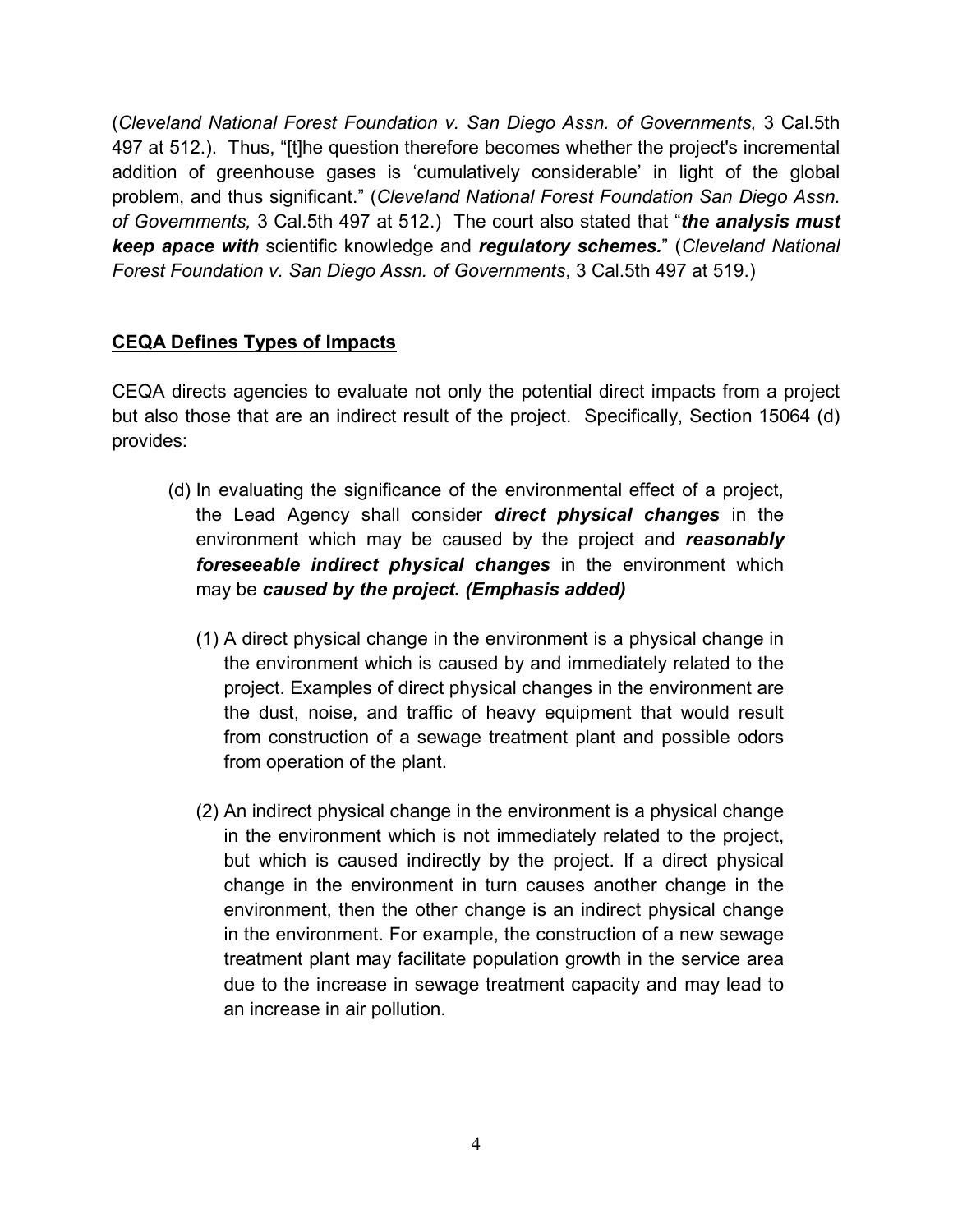(3) An indirect physical change is to be considered only if that change is a reasonably foreseeable impact which may be caused by the project. A change which is speculative or unlikely to occur is not reasonably foreseeable.

In this case, and in accordance with the CEQA definitions, the GHG emissions from the MCBGF generators, and from the construction activities of the MCDC are directly emitted from the project and therefore are treated as *direct physical changes in the environment.* It is undisputed in the record that the vast majority of the project's GHG emissions are not directly emitted from either the MCBGF or the MCDC. Rather the MCDC's consumption of electricity results in the generation of electricity from a various combination of electrical generation assets owned, or contracted by Silicon Valley Power (SVP). Therefore, the vast majority of GHG emissions are treated as *indirect physical changes in the environment over which Oppidan has no control. 3*

## **GHG Significance Thresholds**

The CEQA Guidelines define a "threshold of significance" as "an identifiable quantitative, qualitative or performance level of a particular environmental effect, non‐compliance with which means the effect will normally be determined to be significant by the agency and compliance with which means the effect normally will be determined to be less than significant." (CEQA Guidelines, § 15064.7, subd. (a).) The selection and development of thresholds requires a lead agency to "make a policy decision in distinguishing between substantial and insubstantial adverse environmental impacts based, in part, on the setting." (*North Coast Rivers Alliance v. Marin Municipal Water Dist. Bd. of Directors* (2013) 216 Cal.App.4th 614 at 625.)

A lead agency may choose to review a project's environmental impacts using more than one threshold of significance. (*Cleveland National Forest Foundation v. San Diego Assn. of Governments* 3 Cal.5th 497 at 507, where the court acknowledged that the EIR in question used three different significance thresholds).

Pursuant to the California Supreme Court's decision in *Center for Biological Diversity v. Department of Fish & Wildlife*, 62 Cal.4th 204, a lead agency may use compliance with state goals as a threshold. A threshold need not be numeric.

 <sup>3</sup> Exhibit 1, SPPE Application, page 114, Exhibit 200, Staff Proposed Initial Study and Mitigated Negative Declaration (ISMND), page 5.8-10.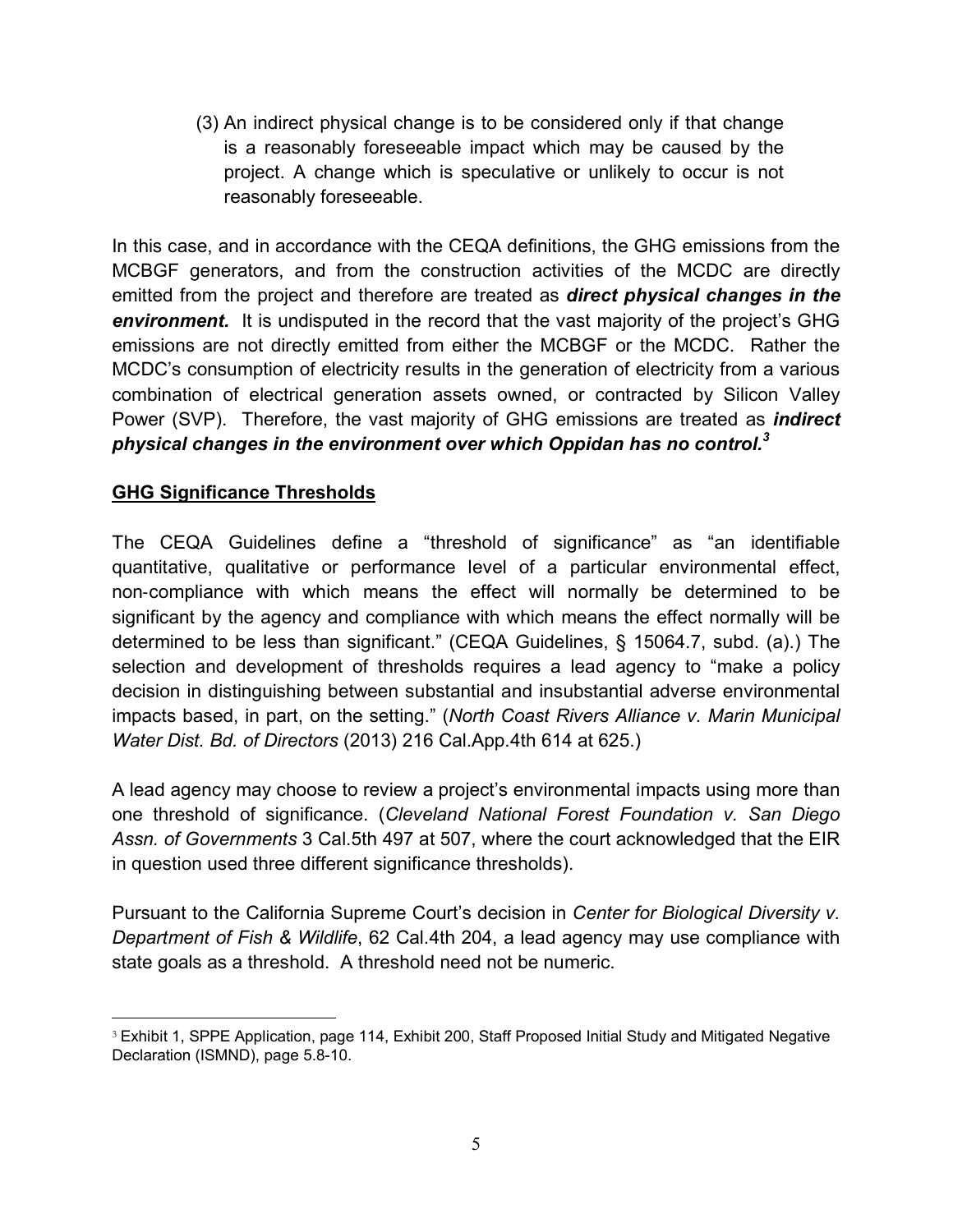## **CEQA GHG Impact Methodology Employed**

The SPPE Application and the IS/MND comply with all three directives in Section 15064.4 (b) while still treating the GHG emissions from the MCBGF as direct impacts and the GHG emissions from electricity generation as indirect impacts of the MCDC.

- 1. **Quantification of GHG Emissions:** The SPPE Application and the IS/MND quantify the direct and indirect GHG emissions to extent feasible.
	- a. Direct GHG emissions from the MCBGF are quantified based on worst case maintenance and testing operations on an annual basis. $^{\rm 4}$
	- b. The direct impacts from construction and demolition activities of the MCDC are quantified and estimated on an annual basis. $^5$
	- c. The worst case indirect GHG emissions associated with the MCDC's maximum electricity demand are quantified and estimated on an annual basis.<sup>6</sup> Since these emissions are not emitted from MCBGF or MCDC equipment, the SPPE Application and IS/MND make assumptions based on SVP's published power mix using its average CO2e per MWh.<sup>7</sup> Exhibit 305 demonstrates that SVP's carbon intensity factor is projected to continue its downward trend, this is also corroborated by the testimony of Kevin Kolnowski at evidentiary hearing ${}^{8}$ . As Dr. Jiang testified at hearing the GHG annual emissions from electricity consumption made the very conservative assumption that the facility would be serving the maximum amount of critical IT (server) load and cooling the facility as if it was the hottest hour of the year, every hour of every day of the year.<sup>9</sup>
- 2. **Thresholds of Signifance**: The only relevant quantitative threshold of significance for GHG emissions that is applicable to the project is the 10,000 metric tons CO2e per year threshold for stationary sources established in BAAQMD's 2017 CEQA Guidelines, which applies only to the direct emissions of the MCBGF. Both the SPPE Application and the IS/MND use

<sup>&</sup>lt;sup>4</sup> Exhibit 1, page 116, Exhibit 200, page 5.8-10.<br><sup>5</sup> Exhibit 1, page 116, Exhibit 200, page 5.8-9.<br><sup>6</sup> Exhibit 1, pages 116-117, Exhibit 200, pages 5.8-8 through 5.8-11.<br><sup>7</sup> Exhibit 1, page 116, Exhibit 200, page 5.8-11

<sup>8</sup> 6/15/20 RT 21.

<sup>9</sup> 6/15/20 RT 83-84.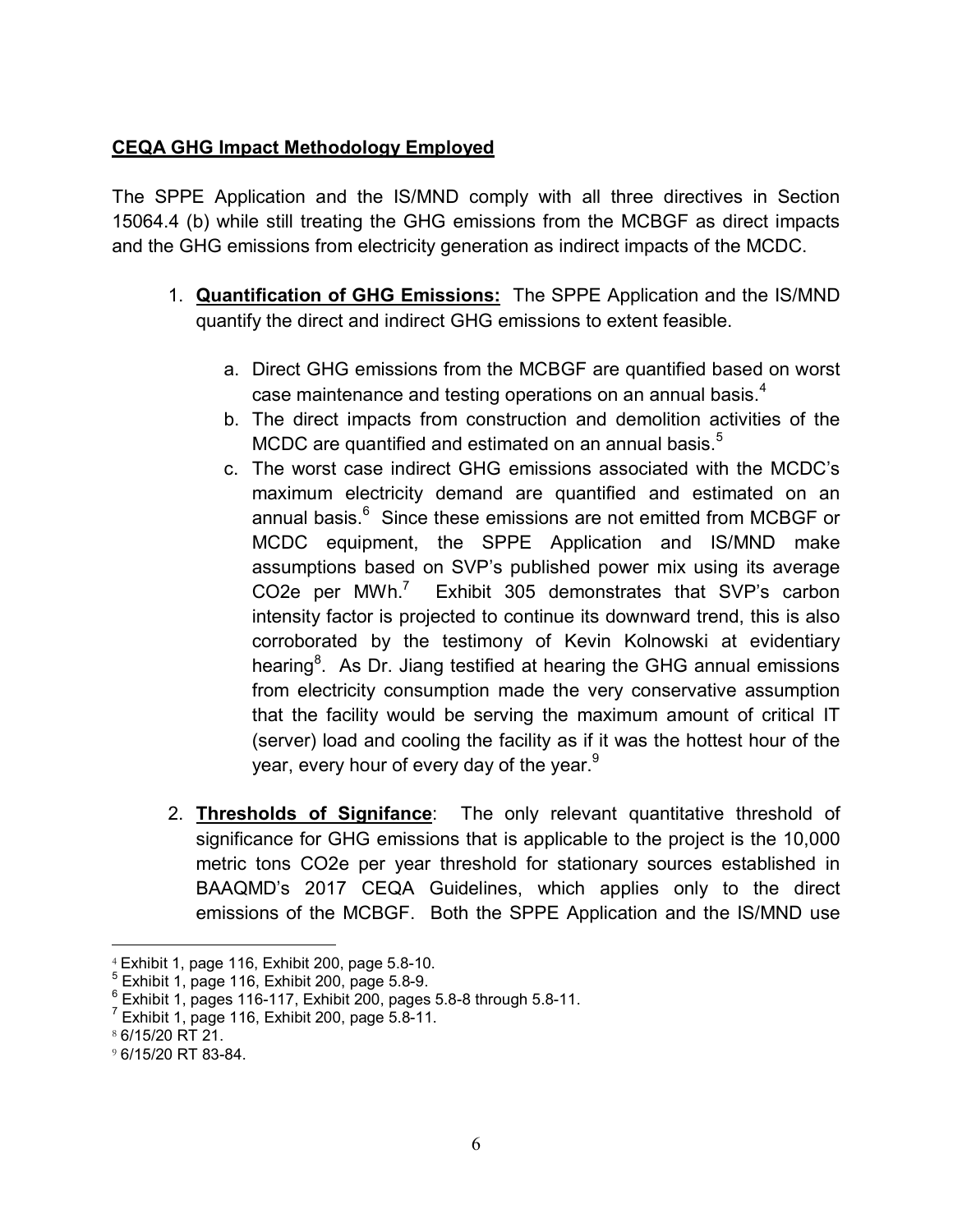the BAAQMD CEQA significance threshold for evaluation the GHG emissions from the MCBGF and correctly determine that the direct GHG emissions are below the threshold of significance<sup>10</sup>. No further analysis is required.

The BAAQMD CEQA Guidelines do not identify a GHG emission threshold for these short term construction-related emissions. Instead, BAAQMD recommends that GHG emissions from construction be quantified and disclosed, which was done. BAAQMD further recommends incorporation of Best Management Practices (BMPs) to reduce GHG emissions during construction, as feasible and applicable. MCBGF is incorporating BMPs.<sup>11</sup>

It is undisputed in the record that there is no published numeric threshold of significance for indirect GHG emissions resulting from the generation of electricity to meet the MCDC demands.<sup>12</sup> As explained by Mr. Lisenbee, using the BAAQMD Guidelines numeric threshold for land uses would be misplaced as it was created to meet 2020 goals and is also outdated.<sup>13</sup> Mr. Zielkiewicz of the Bay Area Air Quality Management District (BAAQMD) agreed that it was outdated and should not be used. $14$ 

- 3. Because there is no published threshold of significance for indirect GHG emissions from the generation of electricity to meet the MCDC demands, both the SPPE Application and the IS/MND used the third method of analysis contained in Section 15064.4 (b)  $(3)^{15}$  and sanctioned by the California Supreme Court in both *Cleveland National Forest Foundation v. San Diego Assn. of Governments,* 3 Cal.5th 497 and *Center for Biological Diversity v. Department of Fish & Wildlife,* 62 Cal.4th 204.
	- a. The first comparison performed by the SPPE Application and the IS/MND is to the Santa Clara Climate Action Plan (CAP). Both determine the MCDC would comply with the GHG reduction measures outlined in the CAP. Because the CAP would not be applicable to the MCDC because its measures expire in 2020, neither the IS/MND nor the SPPE Application used the CAP pursuant to CEQA Guidelines

 $10^{10}$  Exhibit 1, page 116, Exhibit 200, page 5.8-10.<br> $11$  Exhibit 200, page 5.8-9.

<sup>12</sup> 6/15/20 RT 60.

<sup>13</sup> 6/15/20 RT 60-61

<sup>14</sup> 6/15/20 RT 39

 $15$  Exhibit 1, pages 116-121, Exhibit 200, pages 5.8-10 through 5.8-18.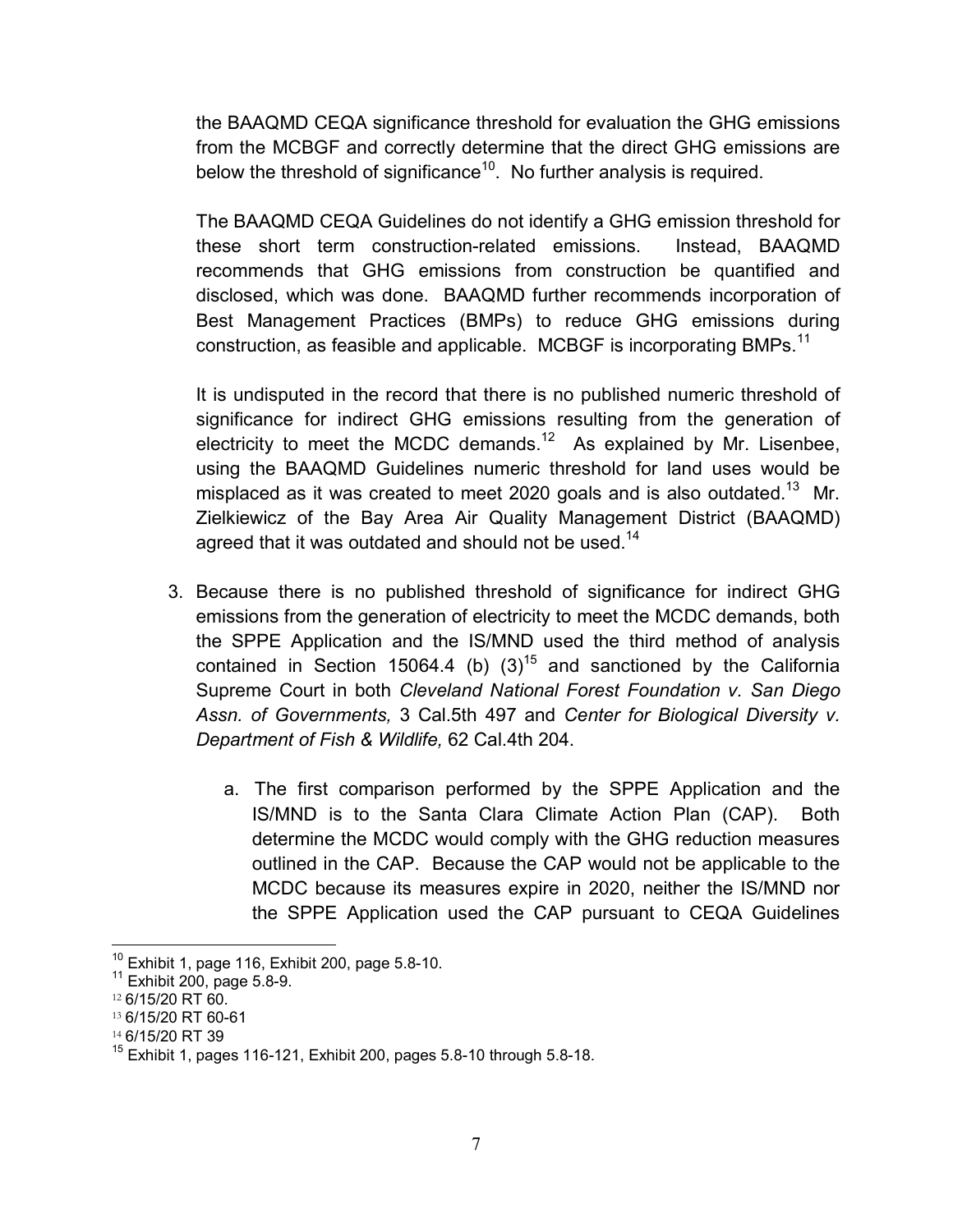Section 15183.5. The MCDC has incorporated several energy efficiency measures to reduce its electricity consumption<sup>16</sup> and will have a PUE of 1.08<sup>17</sup>, significantly below the industry average.<sup>18</sup>

b. With respect to the indirect GHG emissions from SVP's generation and/or procurement of electricity to serve the MCDC, the significance threshold is whether the project would comply with state goals. Since the GHG emissions from electricity are not generated by the MCDC, the more appropriate threshold question is whether the MCDC prevents SVP from complying with state laws, regulations, policies and plans to reduce its GHG emission profile of its power mix and meet the State's GHG reduction goals.

### **California's Electricity Goals**

The SPPE Application and the IS/MND correctly identified California's laws and policies addressing GHG emissions and methods and targets for reduction.<sup>19</sup> There is no evidence in the record that the IS/MND failed to identify a California law or policy that would be applicable to electricity generation. The IS/MND correctly identifies that it is Silicon Valley Power (SVP) that must comply with these applicable California laws and policies.<sup>20</sup> The IS/MND correctly identifies that SVP has met, and trends indicate that it will continue to meet, whatever GHG emission reductions and power mix goals are adopted and enforced by the State of California. $^\mathrm{21}$ 

At the evidentiary hearing, Mr. Kevin Kolnowski, Chief Operating Officer of SVP, explained how SVP was meeting its goals and identified the SVP 2018 Integrated Resource Plan (SVP 2018 IRP, Exhibit 302) as the document that outlined and proved it could in fact meet the goals for the electricity sector<sup>22</sup>. Exhibit 302 demonstrates that SVP's GHG planning target is met for the year  $2030$ .<sup>23</sup>

Exhibit 302 identifies at page 1-1 that it has been prepared to meet a specific GHG emission planning target range allocated to SVP by the California Air Resources Board,

<sup>&</sup>lt;sup>16</sup> Exhibit 1, page 115-116.<br><sup>17</sup> Exhibit 1, page 115.<br><sup>18</sup> Exhibit 1, page 115.<br><sup>19</sup> Exhibit 1, pages 116-121, Exhibit 200, pages 5.8-10 through 5.8-18.<br><sup>20</sup> Exhibit 200, page 5.8-12.<br><sup>21</sup> Exhibit 200, pages 5.8-12.<br><sup>22</sup>

 $23$  Exhibit 302, pages 2-9 and 8-10.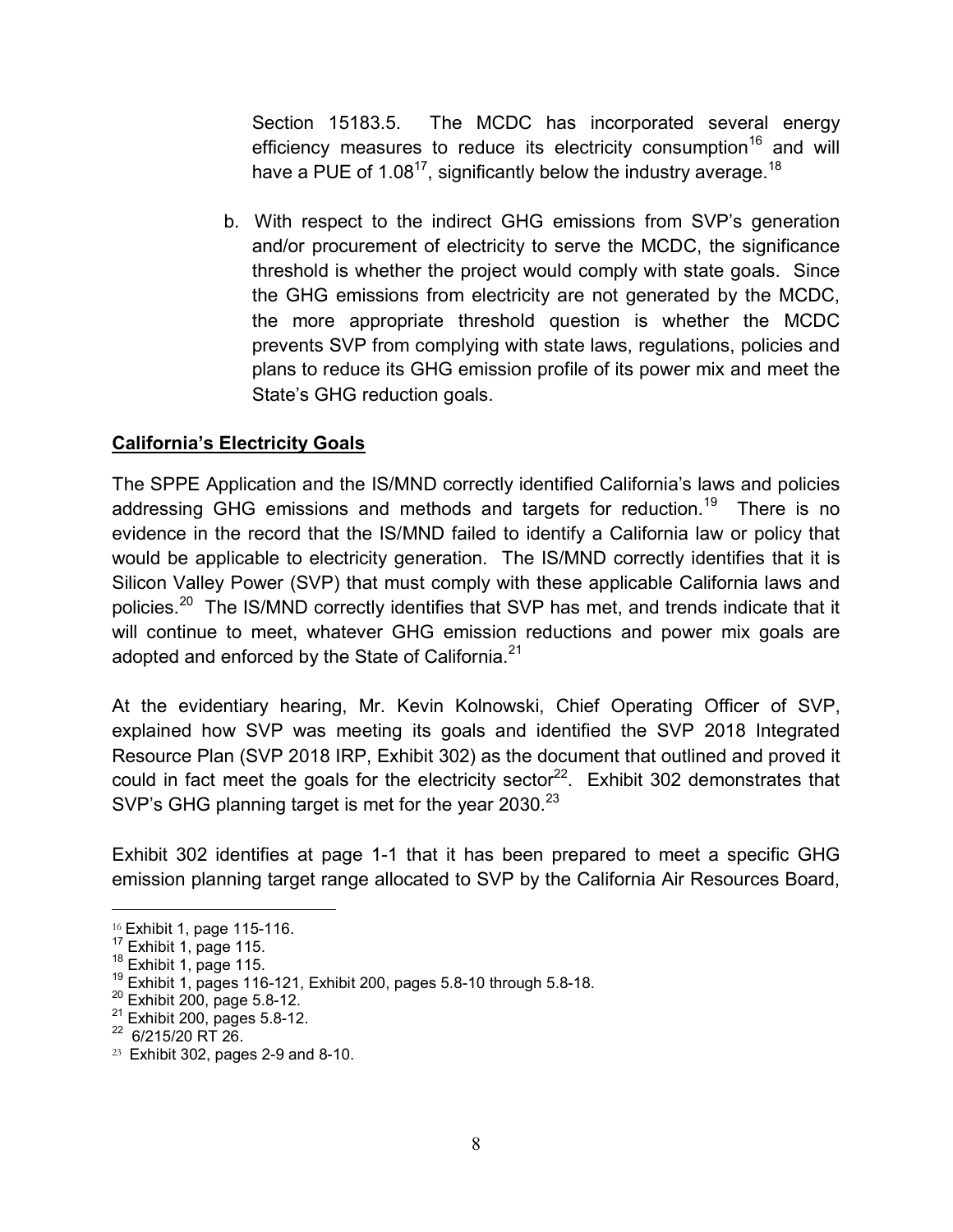pursuant to its authority under SB 350, codified as Public Utility Code 9621. The CARB Resolution adopting those goals pursuant to Public Utility Code 9621 is Exhibit 18, and its supporting Staff Report is Exhibit 19. Section 2.3.1 of the Exhibit 302 identifies in detail the specific California goals and state laws that it was developed to meet and comply with. Specifically outlined is the 2030 GHG reduction target which CARB developed to ensure that SVP achieved GHG emission reductions to support the electricity's sector allocation of meeting the State goal of reducing GHG emissions in California to levels that are 40 percent below those in  $1990^{24}$ . Exhibit 302 describes that the CEC reviews it to ensure it complies with applicable law and that it must be updated and submitted to the CEC every five years. Mr. Kolnowski described the ongoing integrated resource planning SVP does between submittals of the Integrated Resource Plan to the CEC every five years.<sup>25</sup>

Section 4 of the SVP 2018 IRP outlines how SVP forecasts its electricity demand and describes that it works closely with large data centers customers to routinely adjust its load forecasting. Mr. Kolnowski discussed this at the evidentiary hearing.  $26$ 

To summarize, the State of California has adopted specific GHG numeric targets for SVP to ensure that GHG emissions are reduced by 2030 to 40 percent below 1990 levels<sup>27</sup>. That level is set to ensure California is doing its part to combat warming of the planet in excess of 2 degree Celsius.<sup>28</sup> The State of California then requires SVP to prepare an IRP on how it will meet those targets, and requires the CEC to review and approve the IRP every 5 years. SVP has prepared such a plan (Exhibit 302), the CEC has reviewed it and it shows that SVP can meet those targets on what it currently has procured. Mr. Kolnowski testified that the MCDC would not prevent SVP from meeting the GHG goals and policies outlined in the Exhibit 302, the same conclusion reached by Staff in the IS/MND.<sup>29</sup> As explained by Mr. Lisenbee in his testimony at the evidentiary hearing, an agency may rely on generally applicable regulations to conclude an environmental impact will not be significant and therefore does not require mitigation. (*Tracy First v. City of Tracy,* 177 Cal.App.4th 912, 932-934).30 In this case the Commission can rely on its own ability to review SVP's subsequent IRPs to ensure they comply with existing law and regulation of electricity sector greenhouse gas emissions.

 <sup>24</sup> Exhibits 18 and 19.

<sup>25</sup> 6/15/20 RT 26-27.

 $26$  5/27/20 RT 42-45.

 $27$  Exhibit 18, page 4.

 $28$  Exhibit 29, page 7 of 40.

 $29$  6/15/20 RT 12-24, and 28.

<sup>30</sup> 6/15/20 RT 59.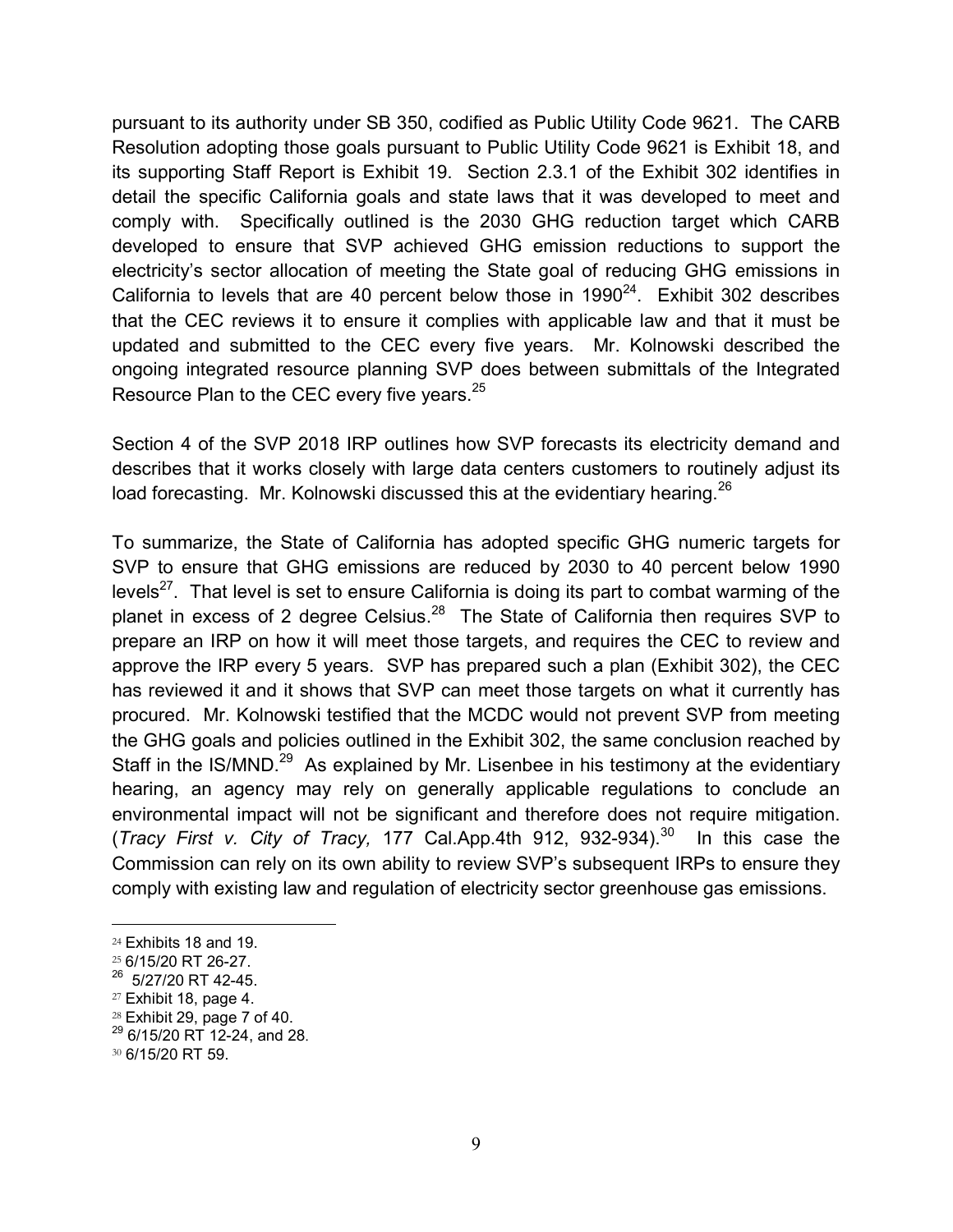Mr. Sarvey simply disagrees that SVP will meet its targets, even though Mr. Kolnowski described the ongoing planning and procurement process implemented by SVP. Mr. Sarvey's resume certainly does not demonstrate he is qualified to understand or perform electricity forecasting, electricity infrastructure planning, or electricity procurement. He is allowed to disagree, but he is simply not qualified as an expert in the field such that his opinion should be given any weight. Giving any weight to Mr. Sarvey's opinion would require a determination that Mr. Kolnowski and his SVP Staff are wrong, the CEC Staff who wrote the IS/MND are wrong, and the CEC Staff who approved SVP's IRP are wrong. That simply is an untenable conclusion.

Lastly, in Mr. Sarvey's closing statement, he cited to portions of Exhibit 19 (he meant Exhibit 18) out of context for the proposition that the CARB Resolution identified significant and unavoidable impacts. First, he fails to include the following context contained and secondly, he fails to inform the Committee that CARB found the impacts to Greenhouse Gases and Energy Demand to be beneficial impacts. Exhibit 18 at pages 11 and 12 of 29 of the pdf states:

The level of analysis in the Final EA reflects that the project is a Statelevel planning effort that recommends greenhouse gas (GHG) emissions targets to help achieve the statewide 2030 target, and approval of the Proposed Targets does not directly lead to any adverse impacts on the environment. As described in Chapter 4 of the Final EA, implementation of the Proposed Targets may indirectly lead to adverse environmental impacts as a result of reasonably foreseeable compliance responses. Therefore, the Final EA discloses the potential significant adverse impacts and beneficial impacts of the reasonably foreseeable compliance responses for implementing the Proposed Targets based on currently available information, without being speculative. The EA impact discussion includes, where relevant, construction-related effects, operational effects of new or modified facilities, and influences of the recommended measures on GHG and air pollutant emissions. Because the specific location, extent, and design of potential new and/or modified facilities cannot be known at this time, the impact discussions reflect a conservative assessment to describe the type of effects that may occur. These impact discussions are followed by the types of mitigation measures that could typically be required to reduce potentially significant environmental impacts. It is expected that many of the identified potentially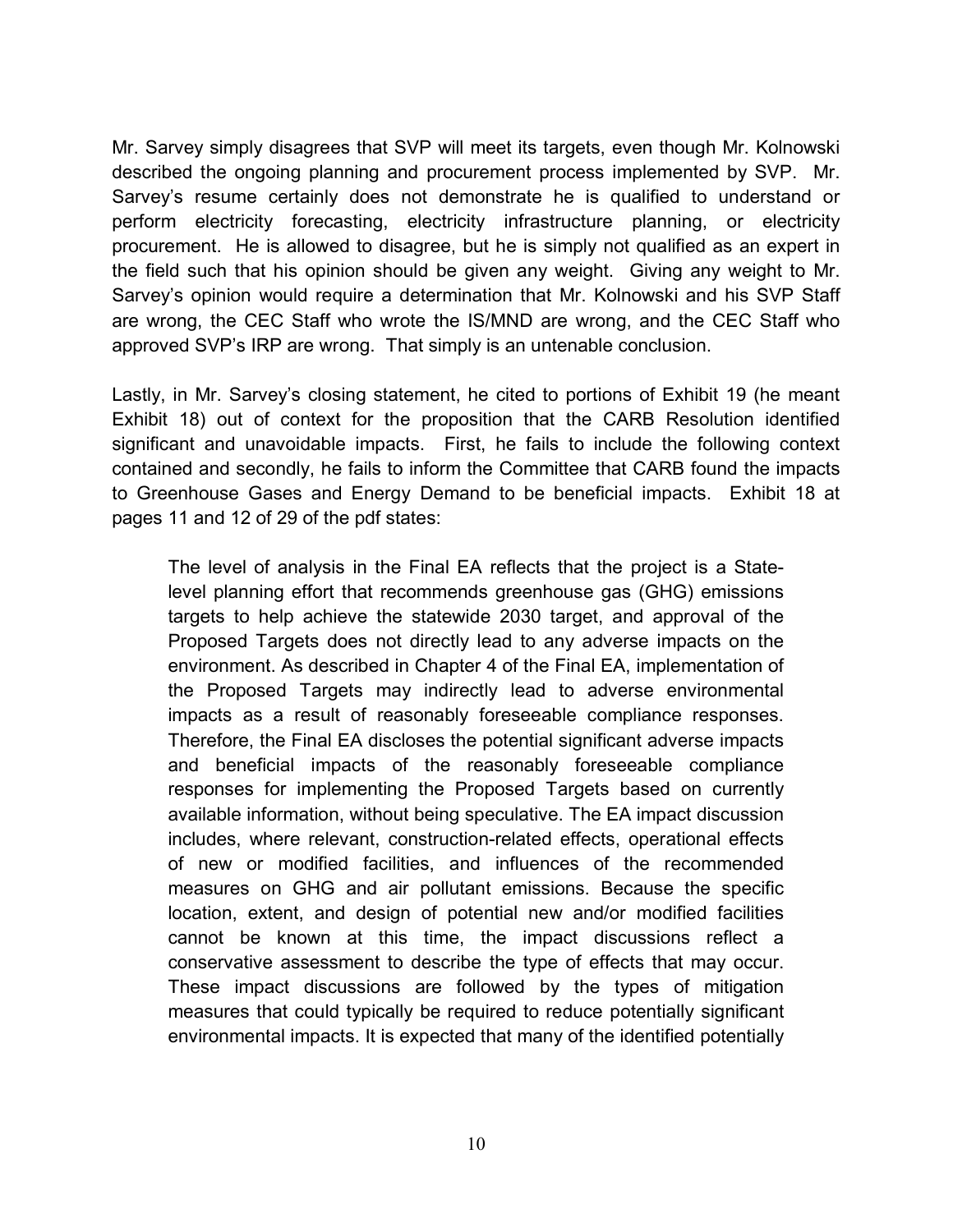significant impacts can be feasibly avoided or mitigated to a less-than significant level through any project-specific approval or entitlement process related to compliance responses, which typically requires a project-specific environmental review. Nonetheless, in the interest of informed decision making, the Final EA takes a conservative approach for CEQA compliance purposes. Namely, to avoid any risk of understating an impact at this early planning stage, the Final EA presents conclusions for post-mitigation significance of these indirect impacts as significant and unavoidable where there is the possibility that feasible mitigation either may not be sufficient or there is some risk it may not be implemented by third parties with the authority to approve actions undertaken as foreseeable compliance responses.

The Final EA concluded that the reasonably foreseeable compliance responses associated with these Proposed Targets could result in the following short-term and long-term beneficial and adverse impacts: *beneficial impacts to energy demand and greenhouse gases*; less than-significant impacts to air quality (odor), energy demand, hazards and hazardous materials, land use planning, mineral resources, population employment, and housing, public services, and recreation; and potentially significant and unavoidable adverse impacts to aesthetics, agriculture and forest resources, air quality, biological resources, cultural resources, geology and soils, hazards and hazardous materials, hydrology and water quality, land use planning, mineral resources, noise, recreation, transportation/traffic and utilities and service systems. *(Emphasis Added)*

CARB, in Exhibit 18 at pages 28 through 29 of pdf, provides the following explanation and findings to support its statements of overriding consideration:

CARB expects that many of the significant adverse impacts identified in the EA will be avoided or mitigated; however, since uncertainty exists as to the extent of mitigation that other agencies will require at the site- and project-specific level, the Board is conservatively considering the impacts to be significant and unavoidable. The Board finds that despite the potential for adverse environmental impacts associated with the Proposed Targets, other benefits of the proposed actions are determined to be overriding considerations that warrant approval of the Proposed Targets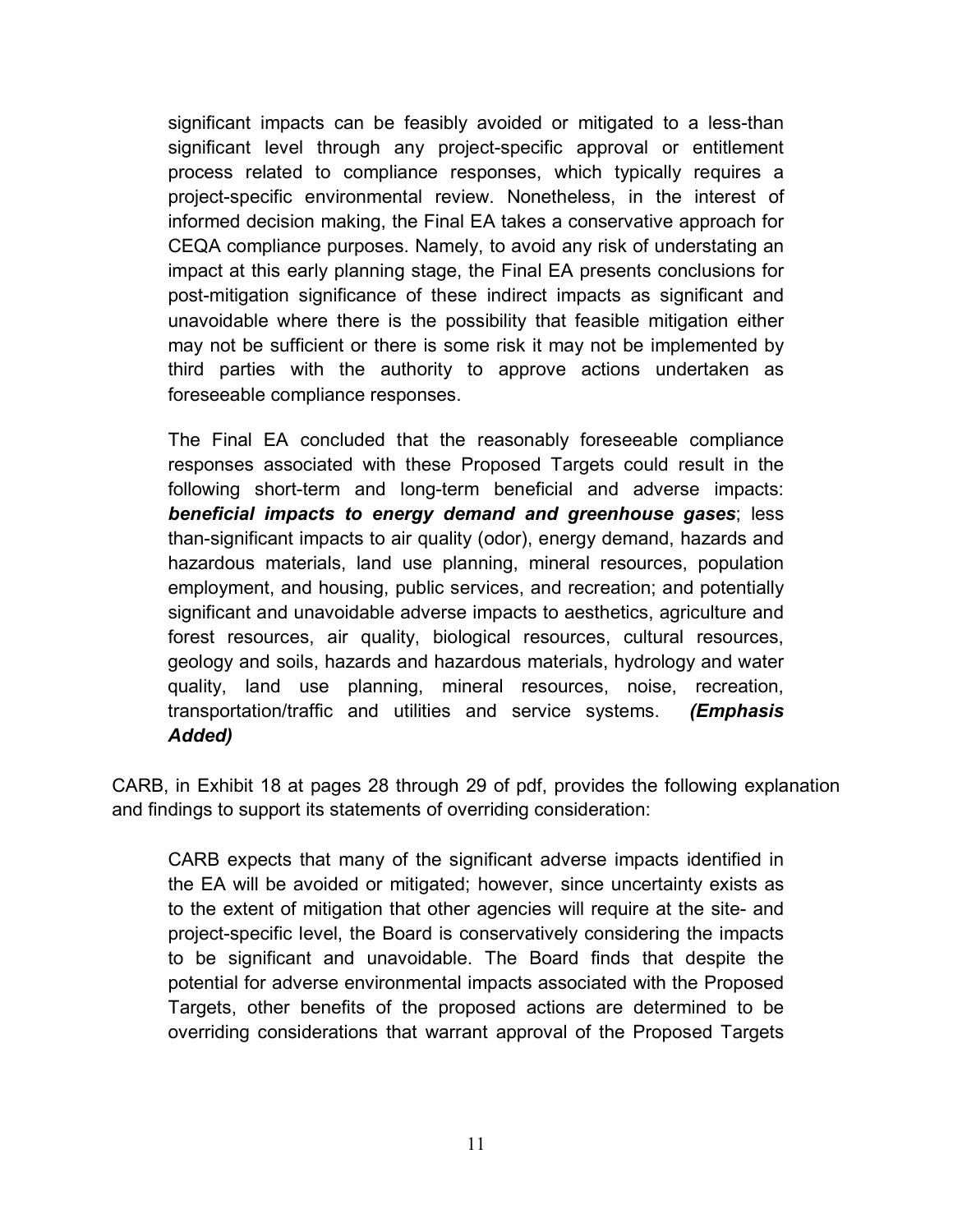and outweigh and override its unavoidable significant impacts. Each benefit set forth below constitutes an overriding consideration warranting approval of the project, independent of the other benefits, despite each and every unavoidable impact. These benefits include:

- 1. *Supporting California's ongoing efforts to address climate change and ambient air quality through 2020 and beyond* – including the Scoping Plan, Short Lived Climate Pollutant Strategy, mobile source State Implementation Plan, and reducing motor vehicle petroleum fuel use – thereby enhancing public health and the environment;
- *2. Reduction in electricity-related greenhouse gas emissions, criteria, and toxic air pollutants from reduced dependence on fossil fuel power generation, increased building energy efficiency, renewable energy use, and transportation electrification;*
- *3. Mitigating effects of climate change, including sea level rise and disrupted precipitation patterns;*
- *4. Aiding LSE and POU planning efforts for broader electrification across other sectors – resulting in potential load increases – while procuring lower carbon resources to decarbonize the electricity sector;*
- *5. Providing a greenhouse gas planning target range for the electricity sector, LSEs, and POUs that enables LSEs and POUs to explicitly incorporate GHG considerations into their resource procurement decisions, and reduce GHG emissions from the electricity sector in support of the State's climate change goals;*
- 6. Economic benefits from energy efficiency and local job growth from increased development of advanced clean technologies as the result of LSE and POU implementation of IRP; and,
- 7. In line with the Legislature's findings and declarations, that in addition to other ratepayer protection objectives, a principal goal of resource planning shall be to minimize the cost to society of reliable energy services and to improve the environment and to encourage the diversity of energy sources through improvements in energy efficiency, development of renewable energy resources, such as wind, solar, biomass, and geothermal energy, and widespread transportation electrification. *(Emphasis Added)*